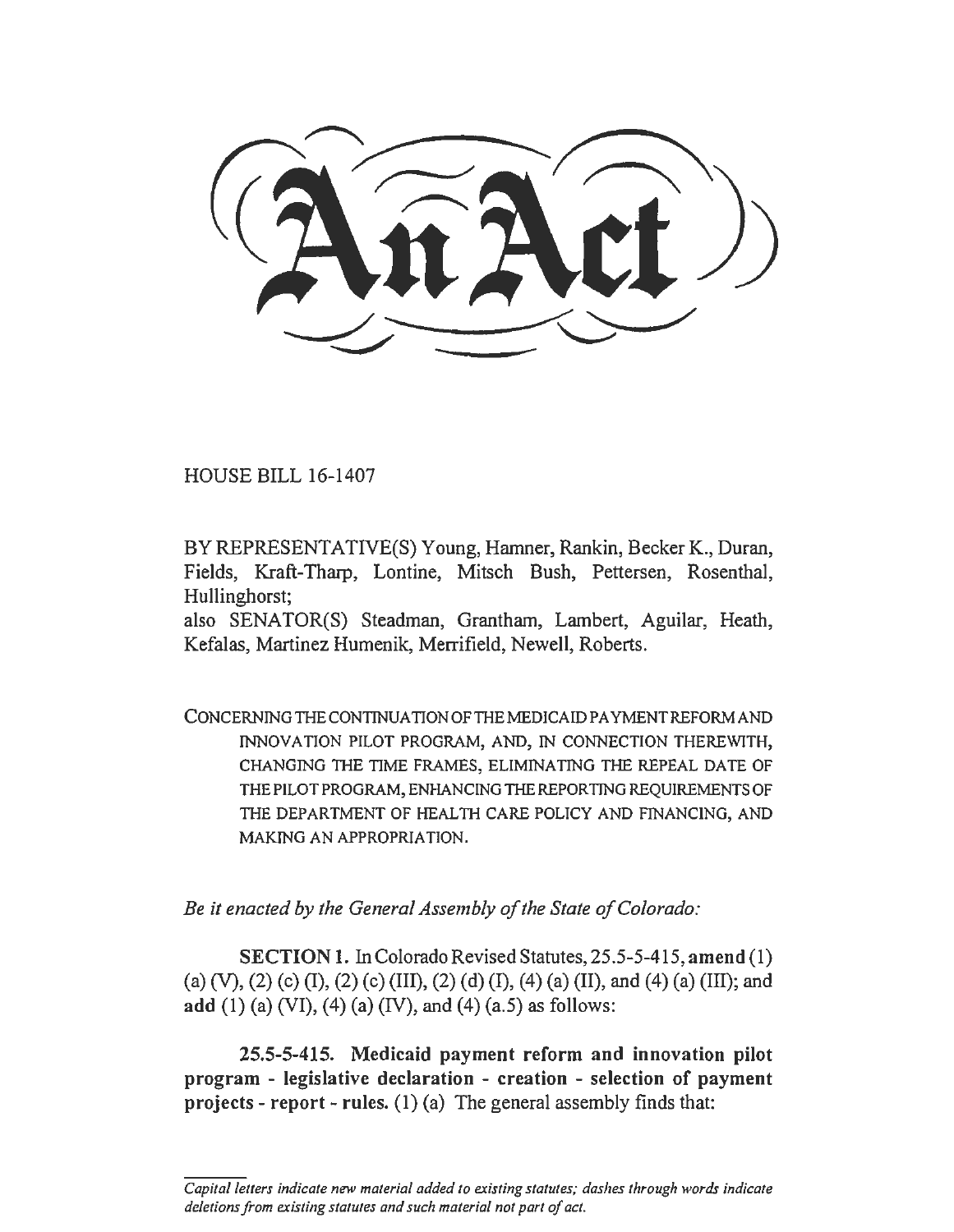(V) The state department should explore how these new payment methodologies may result in improved health outcomes and patient satisfaction and support the financial sustainability of the medicaid program; AND

(VI) THE STATE DEPARTMENT SHALL EVALUATE HOW SUCCESSFUL PA YMENTPROJECTSCOULD BE REPLICA TED AND INCORPORATED WITHIN THE STATE DEPARTMENT'S CURRENT MEDICAID COORDINATED CARE SYSTEM.

(2) (c) (I)  $\Theta$ n or before July 1, 2013, The state department shall complete its review of payment projects and shall select payment projects to be included in the pilot program.

(III) For payment projects not selected by the state department, the state department shall respond to the contractor of the state department's current medicaid coordinated care system, in writing, on or before July  $\ddagger$ ;  $2013$ ; stating the reason or reasons why the payment project was not selected. The state department shall send a copy of the response to the joint budget committee of the general assembly, the health and human services committee of the senate, or any successor committee, and the health and environment committee of the house of representatives, or any successor committee.

( d) (I) The payment projects selected for the program shall be for a period of at least two years, but ONE YEAR AND shall not extend beyond June 30, 2016 THE LENGTH OF THE CONTRACT WITH THE CONTRACTOR OF THE STATE DEPARTMENT'S CURRENT MEDICAID COORDINATED CARE SYSTEM. The provider contract shall specify the payment methodology utilized in the payment project.

 $(4)$  (a) The state department shall submit a report to the joint budget committee of the general assembly, the health and human services committee of the senate, or any successor committee, and the health and environment committee of the house of representatives, or any successor committee, as follows:

(II) On or before September 15, 2014, concerning the pilot program as implemented, including but not limited to an analysis of the initial data and information concerning the utilization of the payment methodology, quality measures, and the impact of the payment methodology on health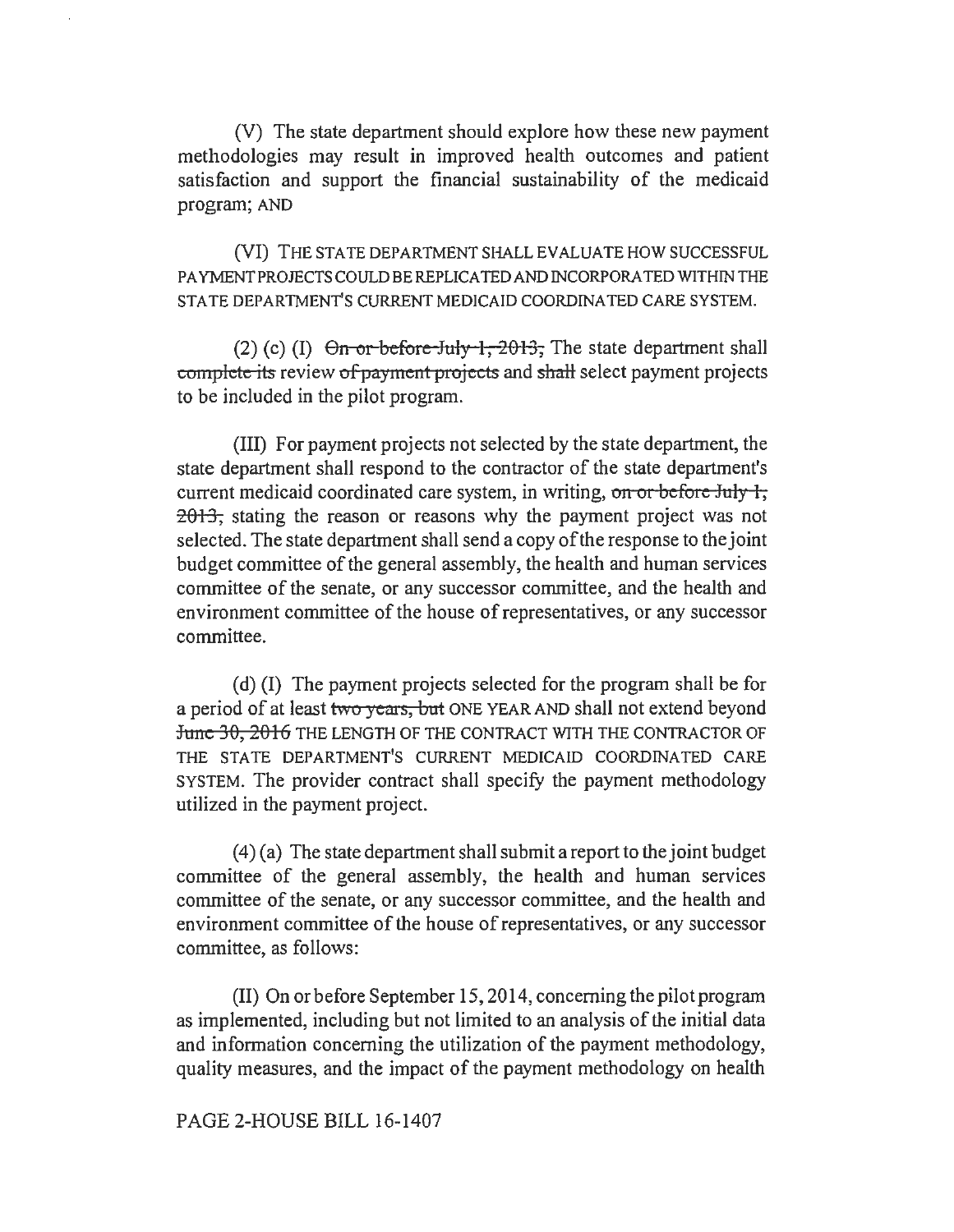outcomes, cost, provider participation and satisfaction, and patient satisfaction; and

(III) On or before September 15, 2015, and each September 15 that the program is being implemented, concerning the program as implemented, including but not limited to an analysis of the data and information concerning the utilization of the payment methodology, including an assessment of how the payment methodology drives provider performance and participation and the impact of the payment methodology on quality measures, health outcomes, cost, provider satisfaction, and patient satisfaction, comparing those outcomes across aH patients utilizing existing state department data;

(IV) ON OR BEFORE APRIL 15, 2017, AND EACH APRIL 15 THAT THE PROGRAM IS BEING IMPLEMENTED, CONCERNING THE PROGRAM AS IMPLEMENTED, INCLUDING BUT NOT LIMITED TO AN ANALYSIS OF THE DATA AND INFORMATION CONCERNING THE UTILIZATION OF THE PAYMENT METHODOLOGY, INCLUDING AN ASSESSMENT OF HOW THE PAYMENT METHODOLOGY DRIVES PROVIDER PERFORMANCE AND PARTICIPATION AND THE IMPACT OF THE PAYMENT METHODOLOGY ON QUALITY MEASURES, HEALTH OUTCOMES, COST, PROVIDER SATISFACTION, AND PATIENT SATISFACTION, COMPARING THOSE OUTCOMES ACROSS PATIENTS UTILIZING EXISTING STATE DEPARTMENT DATA. SPECIFICALLY, THE REPORT MUST INCLUDE:

(A) AN EVALUATION OF ALL CURRENT PAYMENT PROJECTS AND WHETHER THE STATE DEPARTMENT INTENDS TO EXTEND ANY CURRENT PAYMENT PROJECT INTO THE NEXT FISCAL YEAR;

(B) THE STATE DEPARTMENT'S PLANS TO INCORPORATE ANY PAYMENT PROJECT INTO THE LARGER MEDICAID PAYMENT FRAMEWORK;

(C) A DESCRIPTION OF ANY PA YMENTPROJECT PROPOSALS RECEIVED BY THE STATE DEPARTMENT SINCE THE PRIOR YEAR'S REPORT, AND WHETHER THE STATE DEPARTMENT INTENDS TO IMPLEMENT ANY NEW PAYMENT PROJECTS IN THE UPCOMING FISCAL YEAR; AND

(D) THE RESULTS OF THE STATE DEPARTMENT'S EVALUATION OF PAYMENT PROJECTS PURSUANT TO PARAGRAPH (a.5) OF THIS SUBSECTION (4).

PAGE 3-HOUSE BILL 16-1407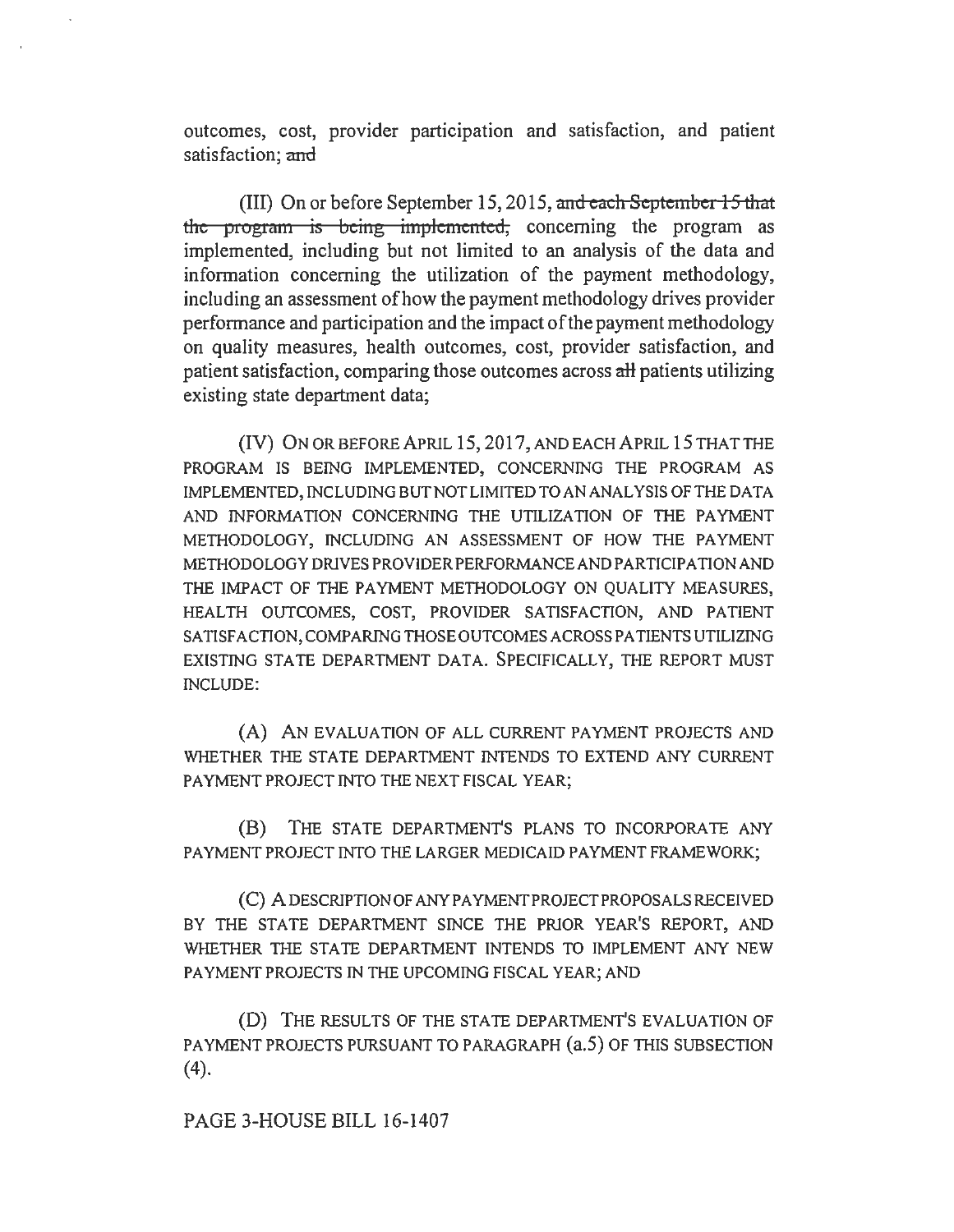(a.5) THE STATE DEPARTMENT SHALL EVALUATE EACH PAYMENT PROJECT TO DETERMINE:

(I) WHETHER THE PAYMENT PROJECT OFFERS THE POTENTIAL FOR BETTER PATIENT OUTCOMES OR IMPROVED CARE AND THE IMPACT OF BETTER OUTCOMES AND IMPROVED CARE ON MEDICAID COSTS;

(II) WHETHER THE PAYMENT PROJECT CREATES THE OPPORTUNITY FOR ADMINISTRATIVE EFFICIENCY IN THE MEDICAID PROGRAM;

(III) WHETHER THE PAYMENT PROJECT IS BUDGET NEUTRAL OR GENERATES SAVINGS FOR THE MEDICAID PROGRAM; AND

(IV) WHETHER THE PAYMENT PROJECT RESULTED IN CHANGES IN PROVIDER PARTICIPATION IN THE MEDICAID PROGRAM, AND THE NATURE OF THOSE CHANGES.

SECTION2. **Appropriation.** (1) Forthe2016-l 7 state fiscal year, \$245,639 is appropriated to the department of health care policy and financing for use by the executive director's office. This appropriation is from the general fund. To implement this act, the office may use this appropriation as follows:

(a) \$37,495 for personal services, which amount is based on an assumption that the office will require an additional 1.0 FTE;

(b) \$635 for operating expenses;

(c) \$75,000 for general professional services and special projects;

(d) \$81,795 for customer outreach, which amount is subject to the  $M<sup>1</sup>$  notation as defined in the annual general appropriation act for the same fiscal year; and

( e) \$50, 714 for professional services contracts, which amount is subject to the "(M)" notation as defined in the annual general appropriation act for the same fiscal year.

(2) For the 2016-17 state fiscal year, the general assembly anticipates that the department of health care policy and financing will

PAGE 4-HOUSE BILL 16-1407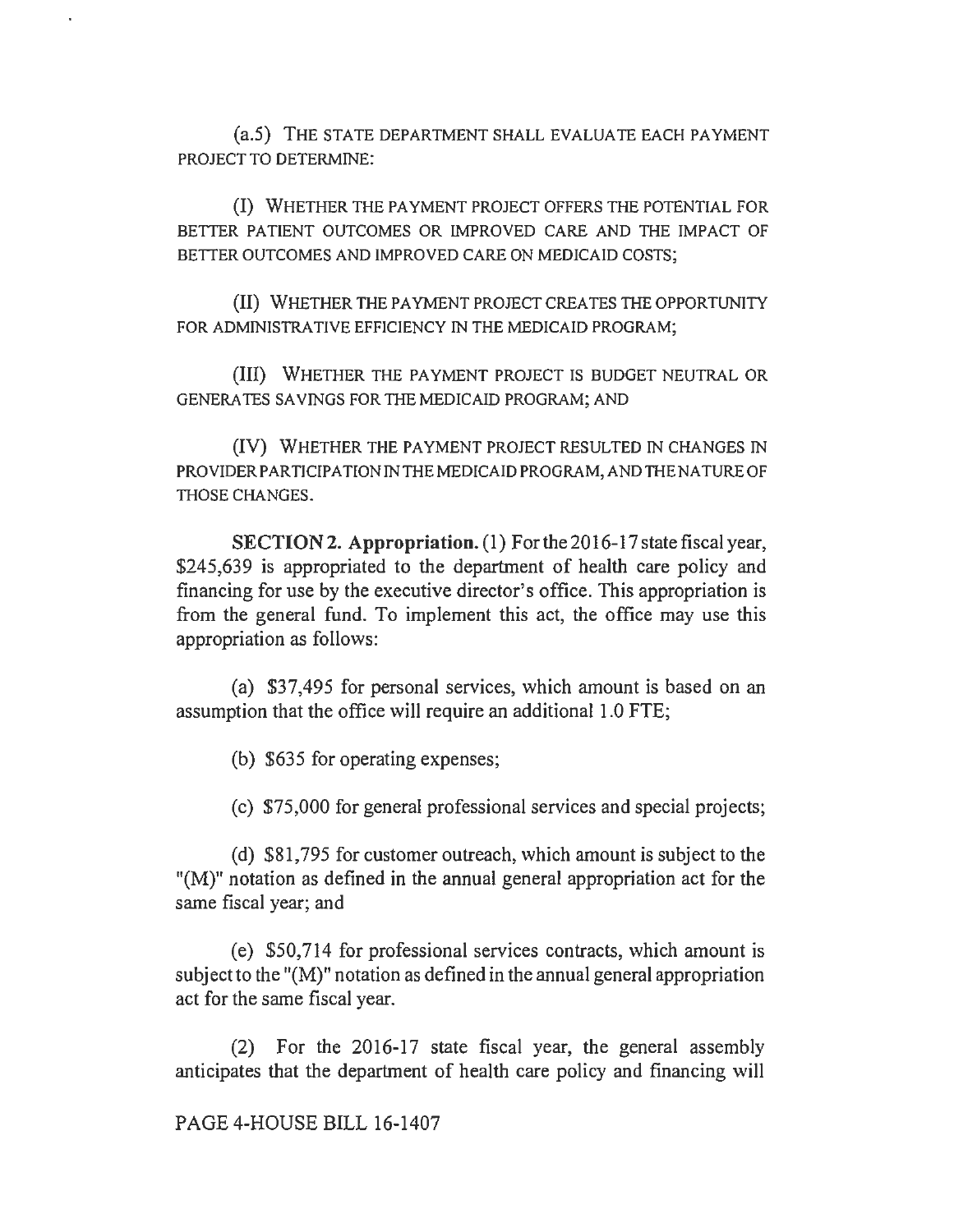receive \$347,064 in federal funds to implement this act. The appropriation in subsection (1) of this section is based on the assumption that the department will receive this amount of federal funds to be used as follows:

(a) \$37,495 for personal services;

 $\ddot{\phantom{0}}$ 

- (b) \$632 for operating expenses;
- (c) \$75,000 for general professional services and special projects;
- (d) \$81,795 for customer outreach; and
- (e) \$152,142 for professional services contracts.

SECTION 3. Safety clause. The general assembly hereby finds,